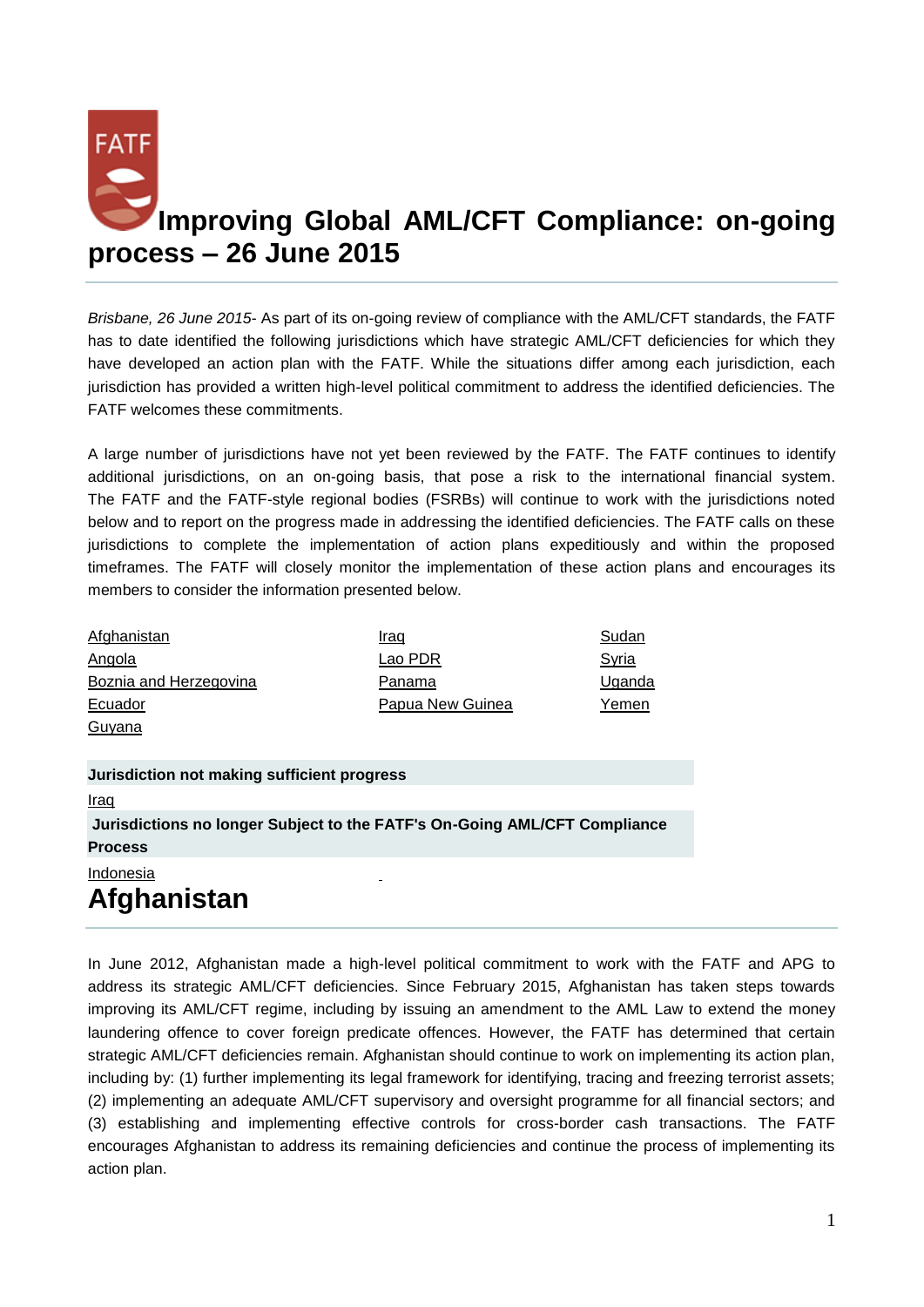#### **Angola**

In June 2010 and again in February 2013 in view of its revised action plan, Angola made a high-level political commitment to work with the FATF and ESAAMLG to address its strategic AML/CFT deficiencies. Since February 2015, Angola has taken significant steps towards improving its AML/CFT regime through the adoption of mutual legal assistance legislation on 19 June 2015. The FATF has not assessed this new legislation due to its very recent nature, and therefore the FATF has not yet determined the extent to which it addresses the deficiency earlier identified by the FATF. The FATF encourages Angola to continue the process of implementing its action plan.

## **Bosnia and Herzegovina**

In June 2015, Bosnia and Herzegovina made a high-level political commitment to work with the FATF and MONEYVAL to address its strategic AML/CFT deficiencies. Bosnia and Herzegovina will work on implementing its action plan to address these deficiencies, including by: (1) completing the criminalisation of terrorist financing; (2) establishing and implementing an adequate legal framework for freezing terrorist assets under UNSCR 1373; (3) implementing an adequate supervisory framework; (4) implementing adequate AML/CFT measures for the non-profit sector; and (5) establishing and implementing adequate cross-border currency controls; (6) harmonising criminalisation of money laundering in all criminal codes; and (7) ensuring adequate procedures for the confiscation of assets. The FATF encourages Bosnia and Herzegovina to address its AML/CFT deficiencies by implementing its action plan.

#### **Ecuador**

Since June 2010, when Ecuador made a high-level political commitment to work with the FATF and GAFILAT to address its strategic AML/CFT deficiencies, Ecuador has made significant progress to improve its AML/CFT regime. Ecuador has substantially addressed its action plan at a technical level, including by: (1) adequately criminalising money laundering and terrorist financing; (2) establishing adequate procedures to identify and freeze terrorist assets and for the confiscation of funds related to money laundering; and (3) reinforcing and improving coordination of financial sector supervision. The FATF will conduct an on-site visit to confirm that the process of implementing the required reforms and actions is underway to address deficiencies previously identified by the FATF.

#### **Guyana**

In October 2014, Guyana made a high-level political commitment to work with the FATF and CFATF to address its strategic AML/CFT deficiencies. However, the FATF has determined that certain strategic deficiencies remain. Guyana should continue to work on implementing its action plan, including by: (1) adequately criminalising money laundering and terrorist financing; (2) establishing and implementing adequate procedures for the confiscation of assets related to money laundering; (3) establishing and implementing an adequate legal framework for identifying, tracing and freezing terrorist assets; (4) establishing a fully operational and effectively functioning financial intelligence unit; (5) establishing effective measures for customer due diligence and enhancing financial transparency; (6) strengthening suspicious transaction reporting requirements; and (7) implementing an adequate supervisory framework. The FATF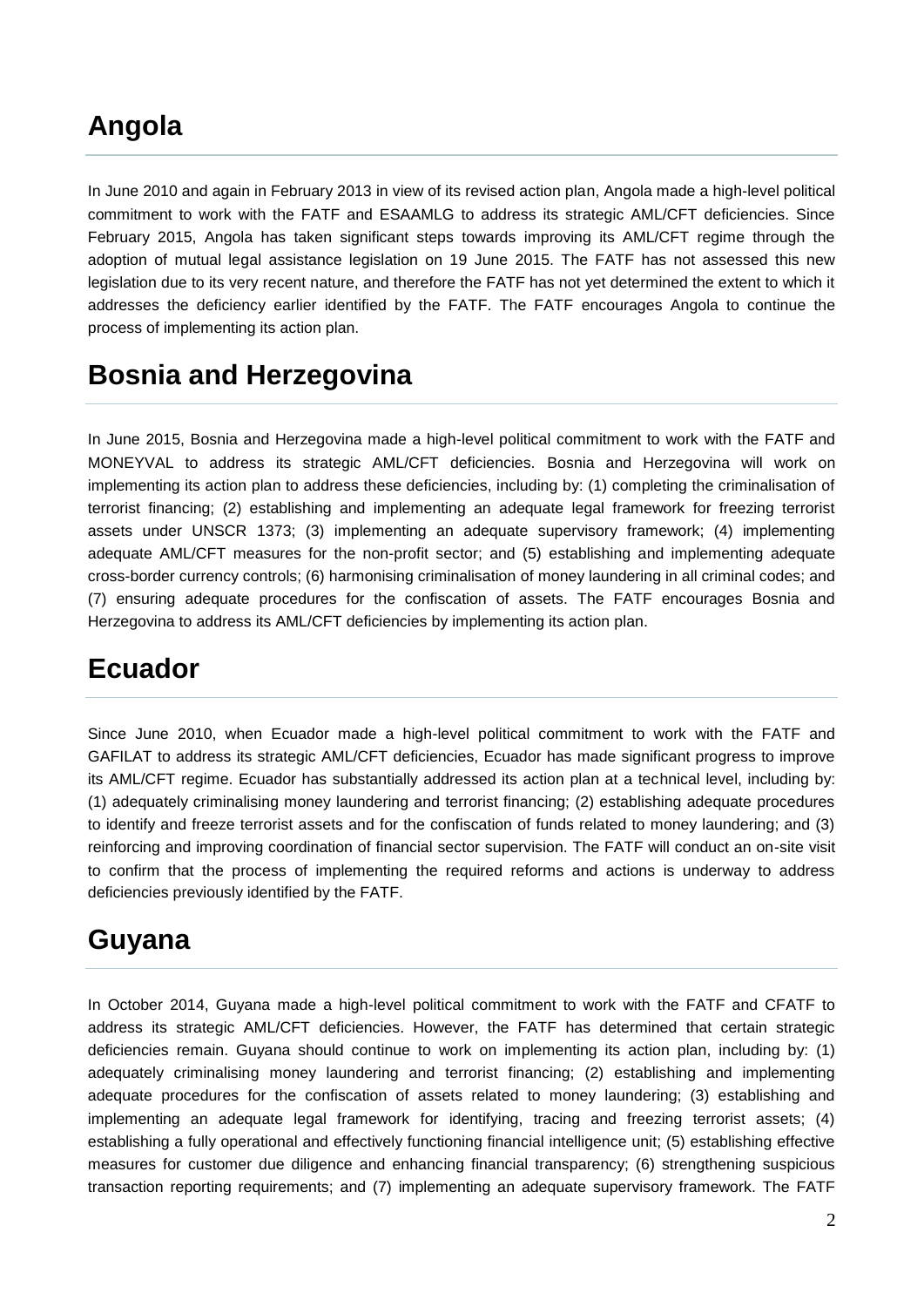encourages Guyana to address its remaining deficiencies and continue the process of implementing its action plan.

#### **Lao PDR**

In June 2013, the Lao PDR made a high-level political commitment to work with the FATF and APG to address its strategic AML/CFT deficiencies. Since February 2015, the Lao PDR has taken steps towards improving its AML/CFT regime, including by formalising the role and function of the FIU and issuing regulations on its cross border declaration system. The Lao PDR should continue to work on implementing its action plan to address these deficiencies, including by: (1) adequately criminalising money laundering and terrorist financing; (2) establishing and implementing adequate procedures for the confiscation of assets related to money laundering; (3) establishing and implementing an adequate legal framework for identifying, tracing and freezing terrorist assets; (4) ensuring a fully operational and effectively functioning financial intelligence unit; (5) establishing suspicious transaction reporting requirements; (6) implementing an adequate AML/CFT supervisory and oversight programme for all financial sectors; and (7) establishing and implementing effective controls for cross-border currency transactions. The FATF encourages the Lao PDR to address its AML/CFT deficiencies and continue the process of implementing its action plan.

#### **Panama**

In June 2014, Panama made a high-level political commitment to work with the FATF and GAFILAT to address its strategic AML/CFT deficiencies. Since February 2015, Panama has taken significant steps towards improving its AML/CFT regime, including by enacting: amendments to the criminal code, a new AML/CFT law, and legislation enhancing the framework for international cooperation. However, the FATF has determined that strategic AML/CFT deficiencies remain. Panama should continue to work on implementing its action plan, including by: (1) implementing an adequate legal framework for freezing terrorist assets; (2) implementing effective measures for customer due diligence in order to enhance transparency; and (3) ensuring a fully operational and effectively functioning financial intelligence unit. The FATF encourages Panama to address its remaining deficiencies, including by issuing adequate regulations for the various sectors to further implement the provisions of the new laws and continue the process of implementing its action plan.

#### **Papua New Guinea**

In February 2014, Papua New Guinea made a high-level political commitment to work with the FATF and APG to address its strategic AML/CFT deficiencies. However, the FATF has determined that certain strategic AML/CFT deficiencies remain. Papua New Guinea should continue to work on implementing its action plan, including by: (1) adequately criminalising money laundering and terrorist financing; (2) establishing and implementing adequate procedures for the confiscation of assets related to money laundering; (3) establishing and implementing an adequate legal framework for identifying, tracing and freezing terrorist assets; (4) establishing a fully operational and effectively functioning financial intelligence unit; (5) establishing suspicious transaction reporting requirements; (6) implementing an adequate AML/CFT supervisory and oversight programme for all financial sectors; and (7) establishing and implementing effective controls for cross-border currency transactions. The FATF encourages Papua New Guinea to address its remaining deficiencies and continue the process of implementing its action plan.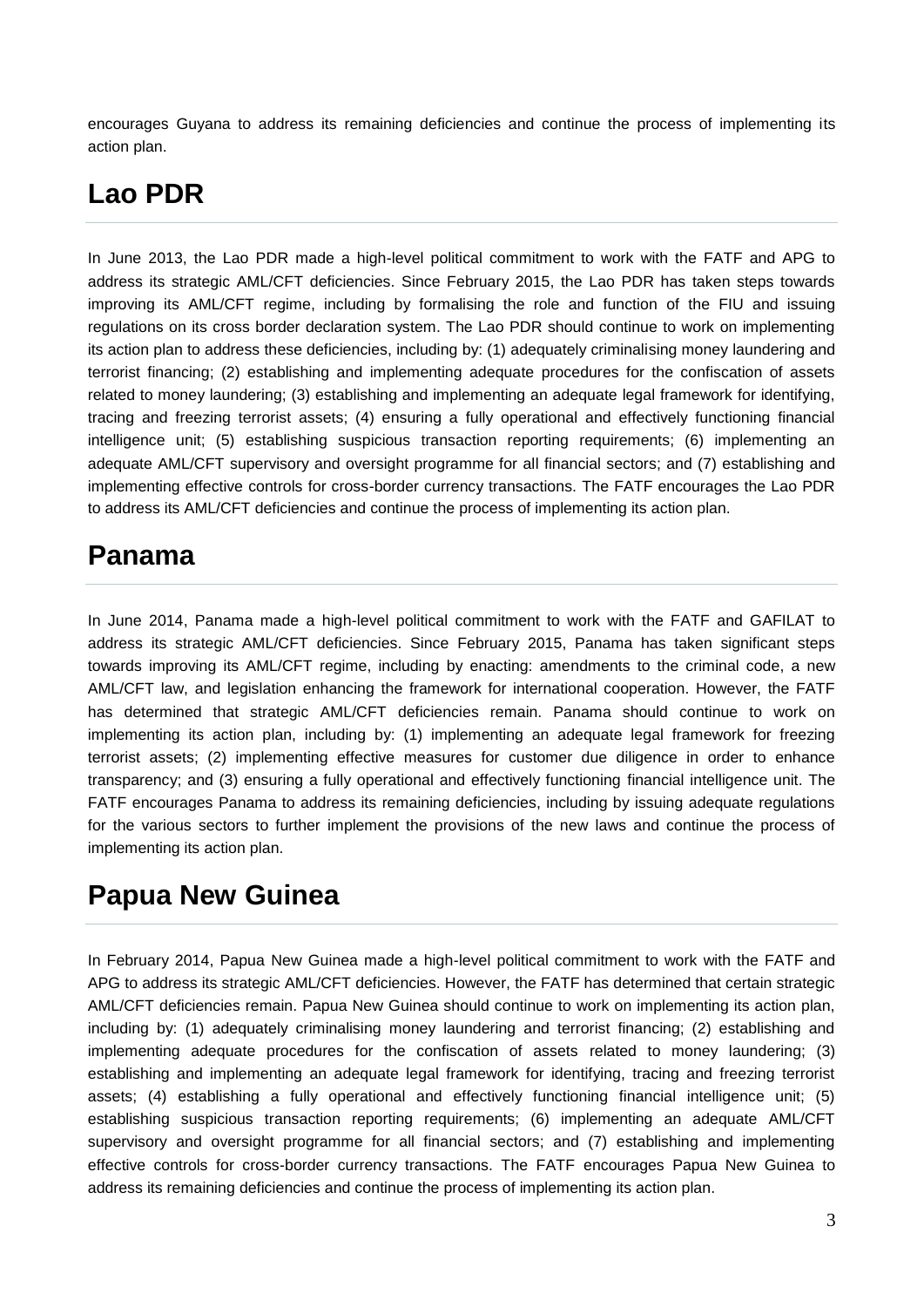#### **Sudan**

Since February 2010, when Sudan made a high-level political commitment to work with the FATF and MENAFATF to address its strategic AML/CFT deficiencies, Sudan has made significant progress to improve its AML/CFT regime. Sudan has substantially addressed its action plan at a technical level, including by: (1) adequately criminalising money laundering and terrorist financing; (2) establishing adequate procedures for identifying and freezing terrorist assets; (3) establishing a fully operational and effectively functioning Financial Intelligence Unit; (4) establishing an effective supervisory programme for AML/CFT compliance; (5) improving customer due diligence measures; (6) increasing financial institutions' awareness of and compliance with their obligations to file suspicious transaction reports in relation to money laundering and terrorist financing; and (7) enacting laws and procedures regarding international cooperation and mutual legal assistance. The FATF will conduct an on-site visit to confirm that the process of implementing the required reforms and actions is underway to address deficiencies previously identified by the FATF.

# **Syria**

Since February 2010, when Syria made a high-level political commitment to work with the FATF and MENAFATF to address its strategic AML/CFT deficiencies, Syria has made progress to improve its AML/CFT regime. In June 2014, the FATF determined that Syria had substantially addressed its action plan at a technical level, including by criminalising terrorist financing and establishing procedures for freezing terrorist assets. While the FATF determined that Syria has completed its action plan agreed upon with the FATF, due to the security situation, the FATF has been unable to conduct an on-site visit to assess whether the process of implementing the required reforms and actions is underway. The FATF will continue to monitor the situation, and will conduct an on-site visit at the earliest possible date.

# **Uganda**

In February 2014, Uganda made a high-level political commitment to work with the FATF and ESAAMLG to address its strategic AML/CFT deficiencies. Since February 2015, Uganda has taken significant steps towards improving its AML/CFT regime, including by enacting the Anti-Terrorism Amendment Act on 19 June 2015. The FATF has not assessed this new legislation due to its very recent nature, and therefore the FATF has not yet determined the extent to which it addresses any of the following issues: (1) adequately criminalising terrorist financing; (2) establishing and implementing an adequate legal framework for identifying, tracing and freezing terrorist assets; (3) ensuring effective record-keeping requirements; (4) establishing a fully operational and effectively functioning financial intelligence unit; (5) ensuring adequate suspicious transaction reporting requirements; (6) ensuring an adequate and effective AML/CFT supervisory and oversight programme for all financial sectors; and (7) ensuring that appropriate laws and procedures are in place with regard to international co-operation for the financial intelligence unit and supervisory authorities. The FATF encourages Uganda to address its remaining AML/CFT deficiencies and continue the process of implementing its action plan.

#### **Yemen**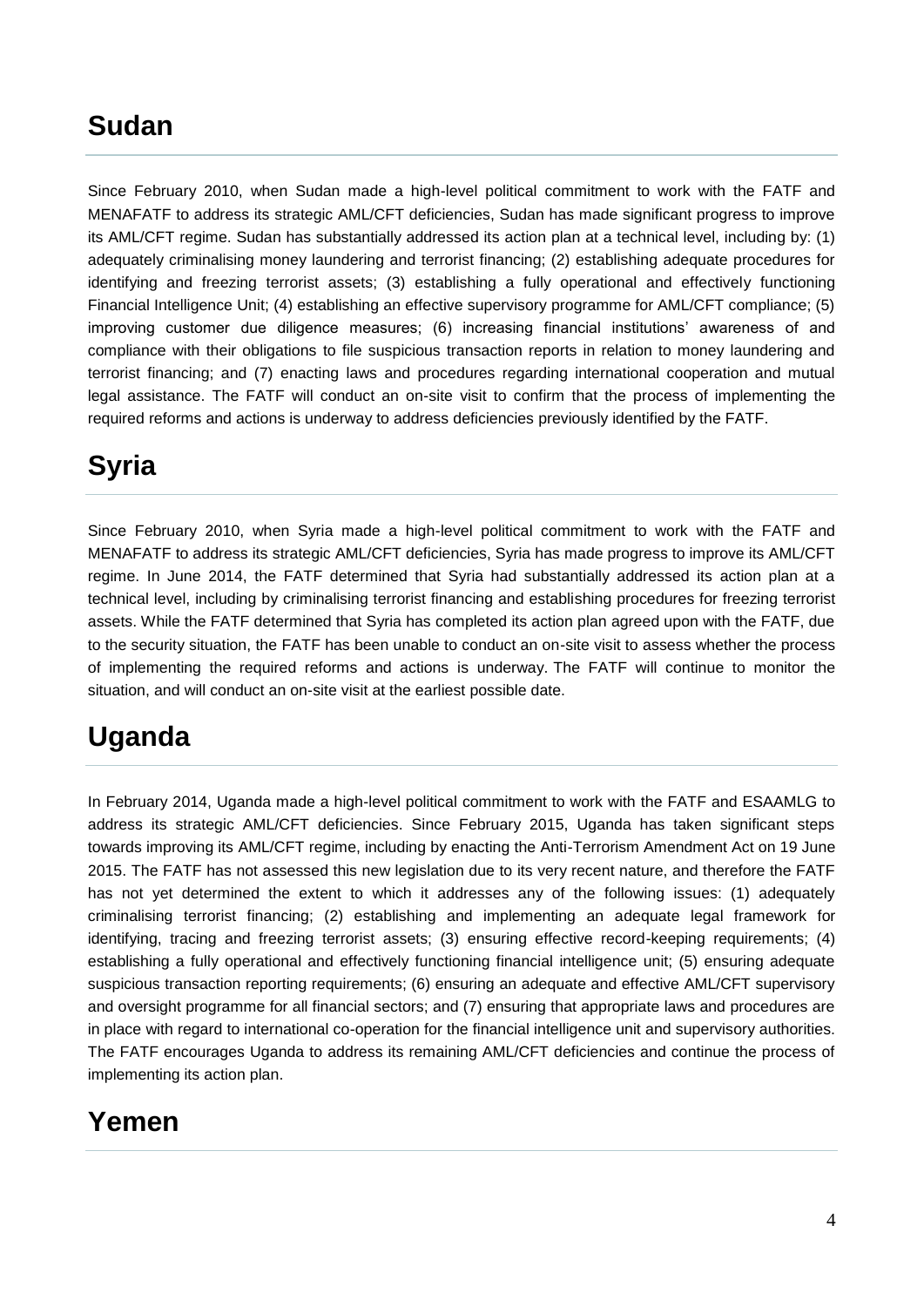Since February 2010, when Yemen made a high-level political commitment to work with the FATF and MENAFATF to address its strategic AML/CFT deficiencies, Yemen has made progress to improve its AML/CFT regime. In June 2014, the FATF determined that Yemen had substantially addressed its action plan at a technical level, including by adequately criminalising money laundering and terrorist financing; establishing procedures to identify and freeze terrorist assets; improving its customer due diligence and suspicious transaction reporting requirements; issuing guidance; developing the monitoring and supervisory capacity of the financial sector supervisory authorities and the financial intelligence unit (FIU); and establishing a fully operational and effectively functioning FIU. While the FATF determined that Yemen has completed its action plan agreed upon with the FATF, due to the security situation, the FATF has been unable to conduct an on-site visit to assess whether the process of implementing the required reforms and actions is underway. The FATF will continue to monitor the situation, and conduct an on on-site visit at the earliest possible date.

## **Jurisdictions not making sufficient progress**

The FATF is not yet satisfied that the following jurisdiction has made sufficient progress on its action plan agreed upon with the FATF. The most significant action plan items and/or the majority of the action plan items have not been addressed. If this jurisdiction does not take sufficient action to implement significant components of its action plan by June 2015, then the FATF will identify this jurisdiction as being out of compliance with its agreed action plan and will take the additional step of calling upon its members to consider the risks arising from the deficiencies associated with the jurisdiction.

#### **Iraq**

Despite Iraq's high-level political commitment to work with the FATF and MENAFATF to address its strategic AML/CFT deficiencies, the FATF is not yet satisfied that Iraq has made sufficient progress in improving its AML/CFT regime, and certain strategic AML/CFT deficiencies remain. Iraq should continue to work on implementing its action plan, including by: (1) adequately criminalising money laundering and terrorist financing; (2) establishing and implementing an adequate legal framework for identifying, tracing and freezing terrorist assets; (3) establishing effective customer due diligence measures; (4) ensuring a fully operational and effectively functioning financial intelligence unit; (5) establishing suspicious transaction reporting requirements; and (6) establishing and implementing an adequate AML/CFT supervisory and oversight programme for all financial sectors. The FATF encourages Iraq to address its remaining AML/CFT deficiencies and continue the process of implementing its action plan.

# **Jurisdictions no Longer Subject to the FATF's On-Going Global AML/CFT Compliance Process**

#### **Indonesia**

The FATF welcomes Indonesia's significant progress in improving its AML/CFT regime and notes that Indonesia has established the legal and regulatory framework to meet its commitments in its action plan regarding the strategic